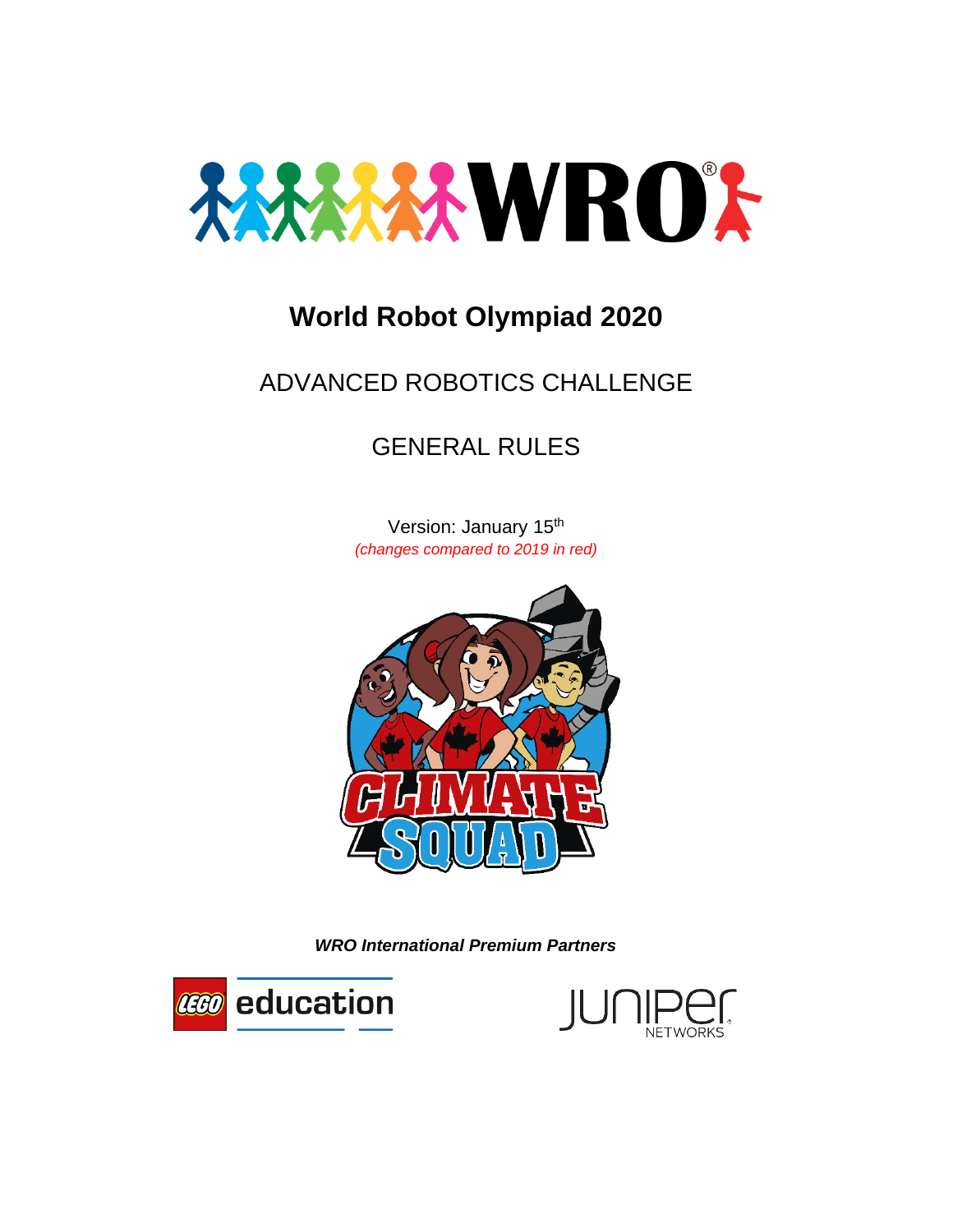

WRO 2020 - Advanced Robotics Challenge Rules

#### **Table of Contents**  $1.$  $2.$  $3.$ 4.  $5.$ 6.  $\overline{7}$ .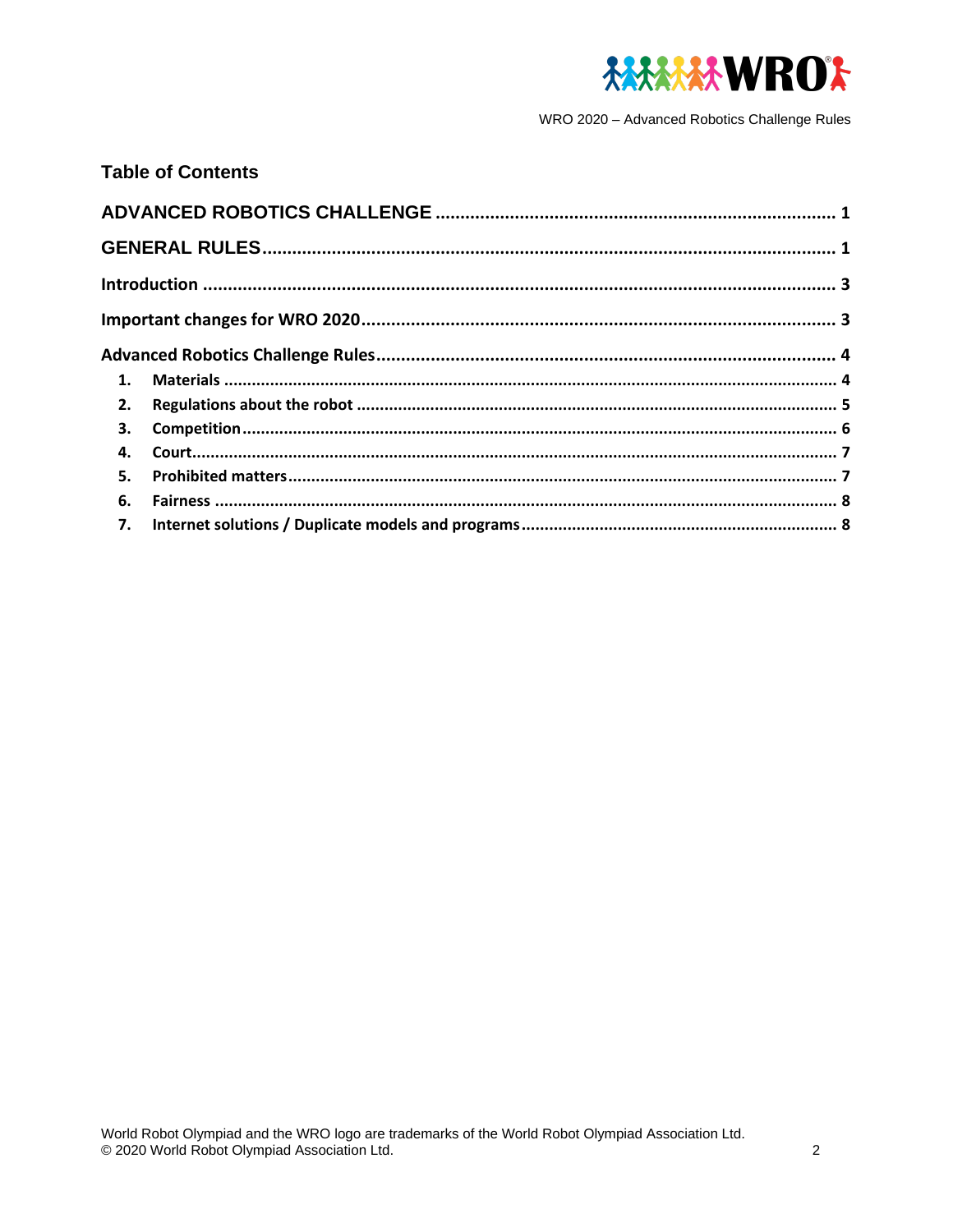

### <span id="page-2-0"></span>**Introduction**

Robotics is a wonderful platform for learning 21st century skills. Solving robotic challenges encourages innovation and develops creativity and problem-solving skills in students. Because robotics crosses multiple curricular subjects, students must learn and apply their knowledge of science, technology, engineering, math, and computer programming.

The most rewarding part of designing robots is that students have fun. They work together as a team, discovering their own solutions. Coaches guide them along the way, then step back to allow them their own victories and losses. Students thrive in this supportive and immersive environment, and learning occurs as naturally as breathing air.

At the end of the day, at the end of a fair competition, students can say they did their best, they learned, and they had fun.

| Rule | Change                                                             |
|------|--------------------------------------------------------------------|
| 1.1  | Remove the restrictions on the controllers.                        |
| 1.2  | Remove the restrictions on the controllers' software.              |
| 1.3  | Remove the restrictions on the hardware and building systems.      |
| 1.4  | Remove the restrictions on the material of the robot's elements.   |
| 1.7  | Remove the restrictions on the electronic components.              |
| 1.8  | Remove the restrictions on the Adhesive materials                  |
| 1.10 | Remove the restrictions on the hydraulic and barometric equipment. |
| 1.11 | Add the restriction on using any communication components.         |
| 1.12 | Add the restriction on having an emergency button                  |

### <span id="page-2-1"></span>**Important changes for WRO 2020**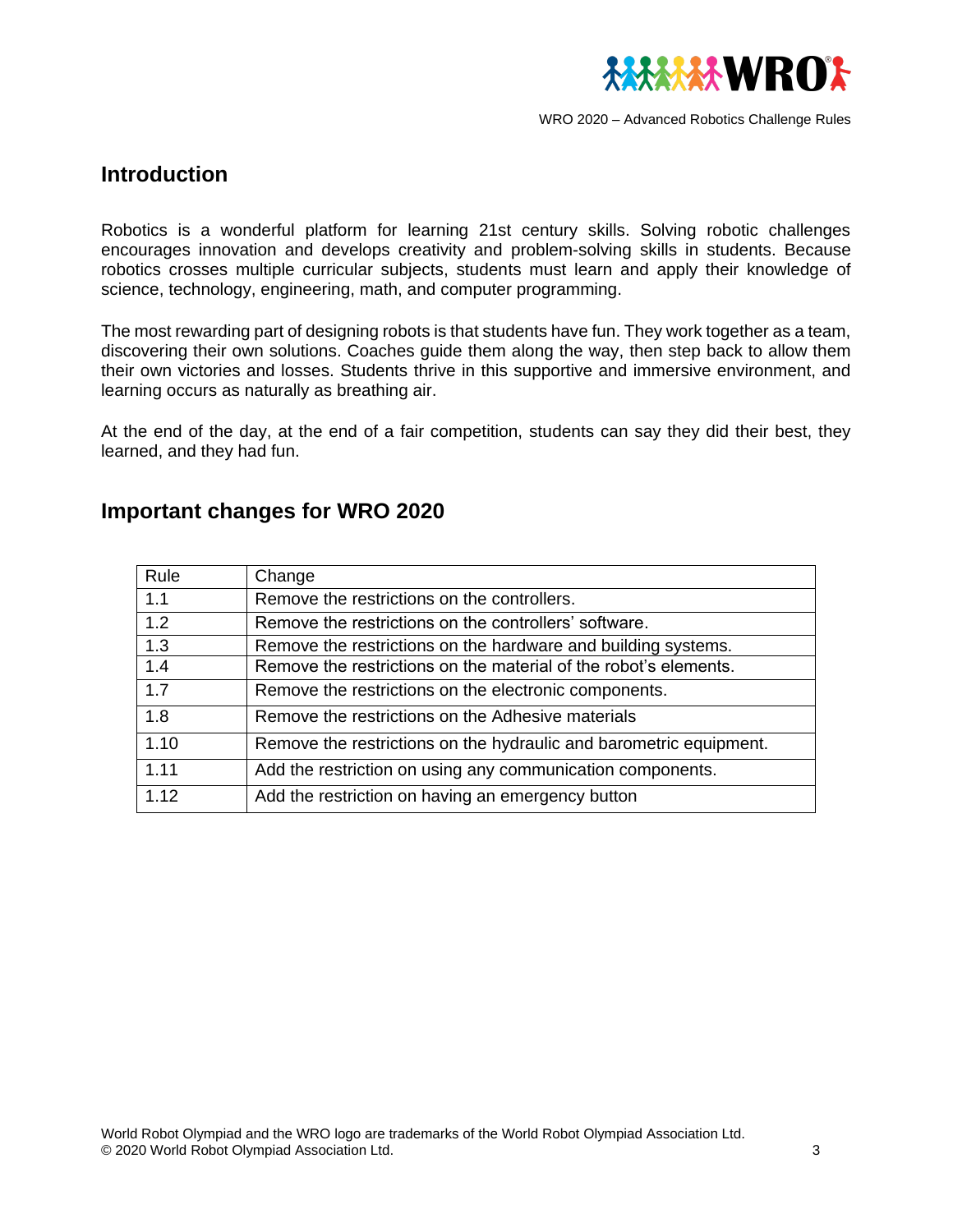

WRO 2020 – Advanced Robotics Challenge Rules

### <span id="page-3-0"></span>**Advanced Robotics Challenge Rules**

The rules of competition are constituted by World Robot Olympiad Association (WRO).

#### <span id="page-3-1"></span>**1. Materials**

- 1.1. The controller used for the robot can be either Single board computer (https://en.wikipedia.org/wiki/Single-board\_computer) or Single board microcontroller (https://en.wikipedia.org/wiki/Single-board\_microcontroller) with no restriction on brand.
- 1.2. Control software can be written in any programming language there are no restrictions on a specific language.
- 1.3. The robot can be built using any type of hardware kits and any material, there is no restrictions on a specific type or a specific building system.
- 1.4. Teams can use 3d printed elements, elements prepared with a CNC machine, elements cut from acryl/wood/metal or any elements from any material – there are no restrictions on the purpose
- 1.5. Teams can use any sensors of their choice there are no restrictions on brand, function or number of sensors used. Cameras are considered sensors.
- 1.6. Teams can use any electrical motors and servos of their choice there are no restrictions on brand or number of motors and servos used.
- 1.7. Teams can use any electronic components there are no restrictions on the type, company, number or the purpose.
- 1.8. Teams can use electrical tape, elastic bands, cable wraps, nylon ties (tie wraps), …etc. Any adhesive material is allowed to be used for any purpose.
- 1.9. Teams can use any battery of their choice there are no restrictions on brand, function or number of batteries used.
- 1.10. Teams can use any hydraulic pressure or barometric pressure equipment.
- 1.11. Teams cannot use any kind of RF, Bluetooth, Wi-Fi or any kind of communication components in their robots, if it is built-in the controller, it must be turned off and the judges can inspect the code and the robot in order to confirm that it is not used by any means.
- 1.12. The robot has to have an emergency button that it is visible to judges and it can be pressed at any moment of the match to stop the robot instantly.
- 1.13. Teams should prepare and bring all the equipment, software and portable computers, they need during the tournament.
- 1.14. Teams should bring enough spare parts. Even in the case of any accidents or equipment malfunction, WRO (and/or organizing committee) is not responsible for their maintenance or replacement.
- 1.15. Coaches are not allowed to enter the court to provide any instructions and guidance during the competition.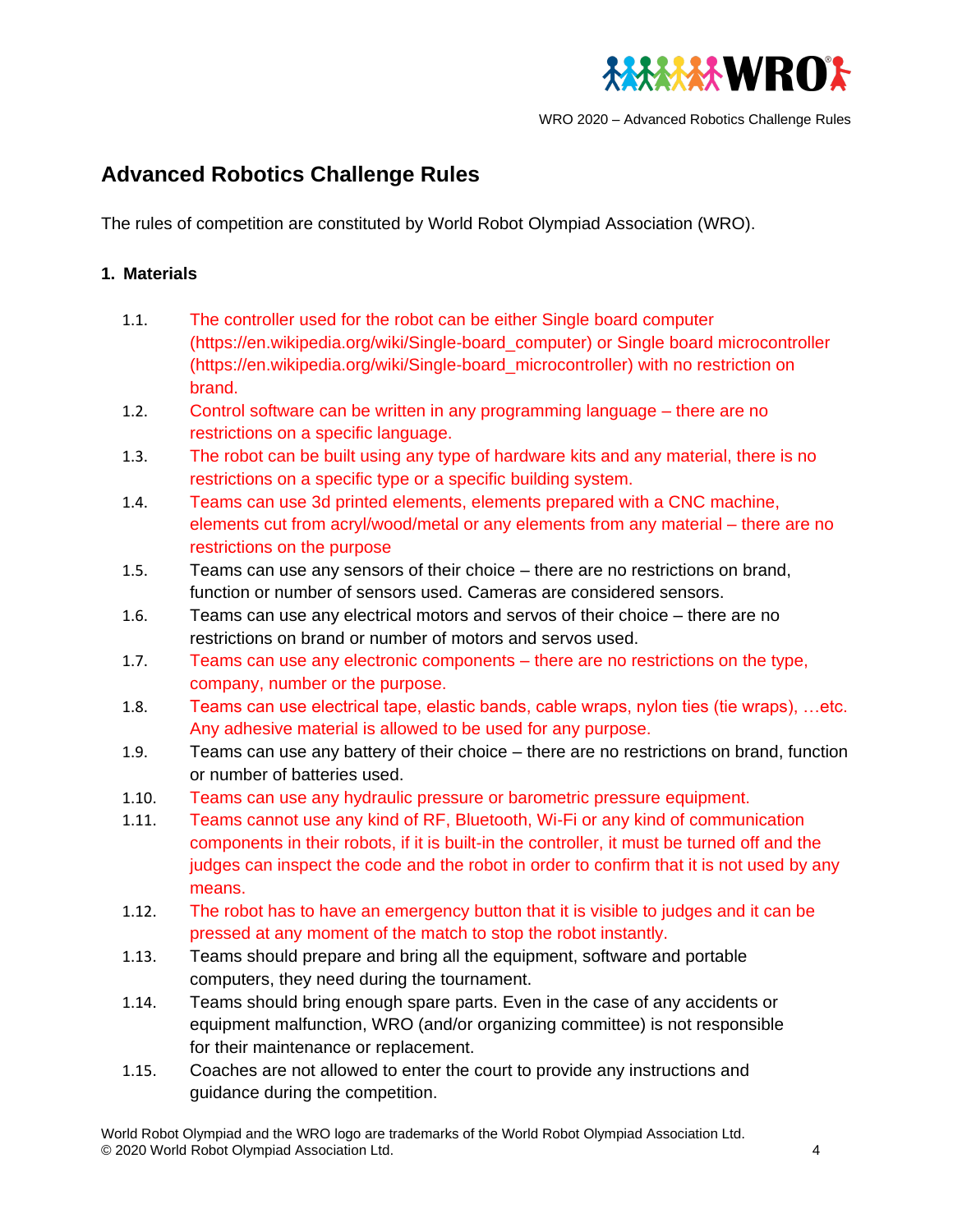

WRO 2020 – Advanced Robotics Challenge Rules

- 1.16. Robots may be assembled before the tournament.
- 1.17. Contestants may make the program beforehand.
- 1.18. Safety Glasses must be worn in the Competition Area at all times.

#### <span id="page-4-0"></span>**2. Regulations about the robot**

- 2.1. The limits applicable to the maximum dimensions of the robot described in the Game rules.
- 2.2. Robots are autonomous. Participants are not allowed to interfere or assist the robot while it is running (performing the "mission"). This includes entering data to a program by giving visual, audio or any other signals to the robot during the match. Teams that violate this rule will be disqualified at that match.
- 2.3. A robot must be autonomous and finish the "missions" by itself. Any radio communication, remote control and wired control systems are not allowed while the robot is running. Teams in violation of this rule will be disqualified.
- 2.4. Any Bluetooth or Wi-Fi function on the controller must be switched off at all times.
- 2.5. For safety reasons, every robot should have an emergency stop switch that is visible and easy accessible. In addition, participants should wear safety goggles inside the competition area.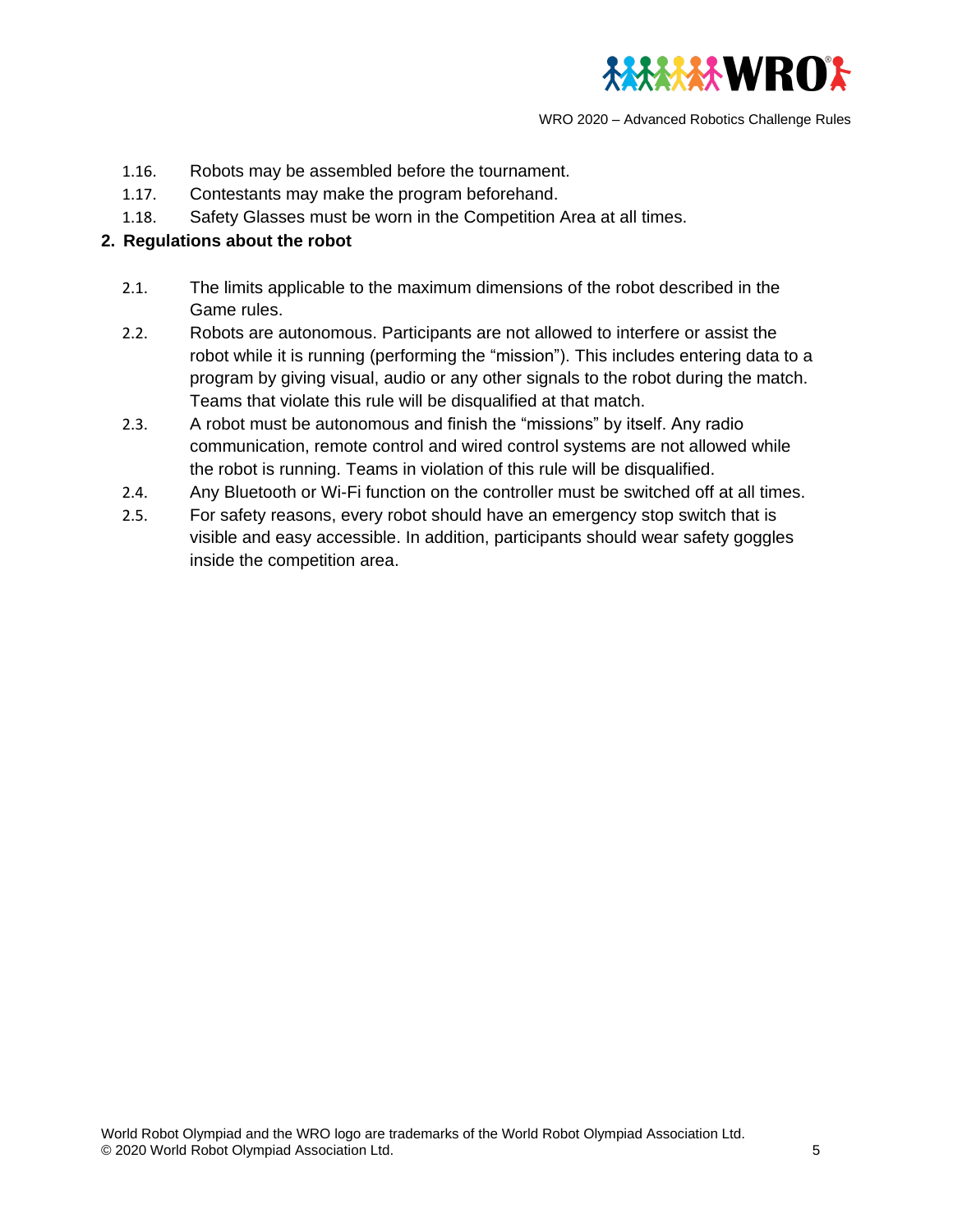

#### <span id="page-5-0"></span>**3. Competition**

- 3.1. Each team must prepare for the match in their specified place until the "check Time", when the team's robot must be placed in a designated area.
- 3.2. On the day of the competition, there will be a minimum of 60 minutes of maintenance time before the start of the first round.
- 3.3. During maintenance time, the contestants may perform practices in their places, or may queue with their robots to have one practice game, or may take measurements in the competition site in so far as this does not interfere with other teams' practice. Teams are allowed to make changes to the program or to adjust the robot mechanically.
- 3.4. Teams cannot touch the designated competition areas before the start of the maintenance time is announced.
- 3.5. All robots must be placed on the reviewing table for preparatory review (robot-check) after the end of the Practice period. No mechanisms or programs may be modified after this time.
- 3.6. Robots may take part in the competition only after they have passed the robot check.
- 3.7. If the robot does not pass the robot-check by the judges, the robot may not be used in the competition
- 3.8. The competition consists of a number of rounds with maintenance time in between. After each maintenance time, there will be a robot-check time to review the robot's requirements.
- 3.9. Preparation time before each game may not exceed 90 seconds, and, once started, individual games may not exceed the match time specified in the Game Rules.

#### 3.10. *Starting conditions*:

- 3.10.1. Robot is placed in the starting block totally *SWITCHED OFF!!*
- 3.10.2. The position of the robot in the starting area must be so the projection of the robot on the game mat is completely within the start area.
- 3.10.3. Physical adjustments can be made (This is part of the preparation time). However, it is not allowed to enter data to a program by changing positions or orientation of the robot parts or to make any sensor calibrations on the robot. If a team do enter data through physical adjustments, the team will be disqualified for that round.
- 3.10.4. Robot is then switched on. Order of switching on. All sub system controllers are switched on first through one switch, then main controller from a second switch. (Only two switches allowed for turning on the robot).
- 3.10.5. Robot should then be in a waiting state. Waiting for a Start button to be pressed. The Start button could be on the controller or a separately installed Push Button. (Teams could easily add a Push Button and program it accordingly)
- 3.10.6. Judge gives signal to start robot. Starting button is then pressed and the time for the attempt is started. The robot will have the amount of time to complete the challenge that is mentioned in the Game Rules.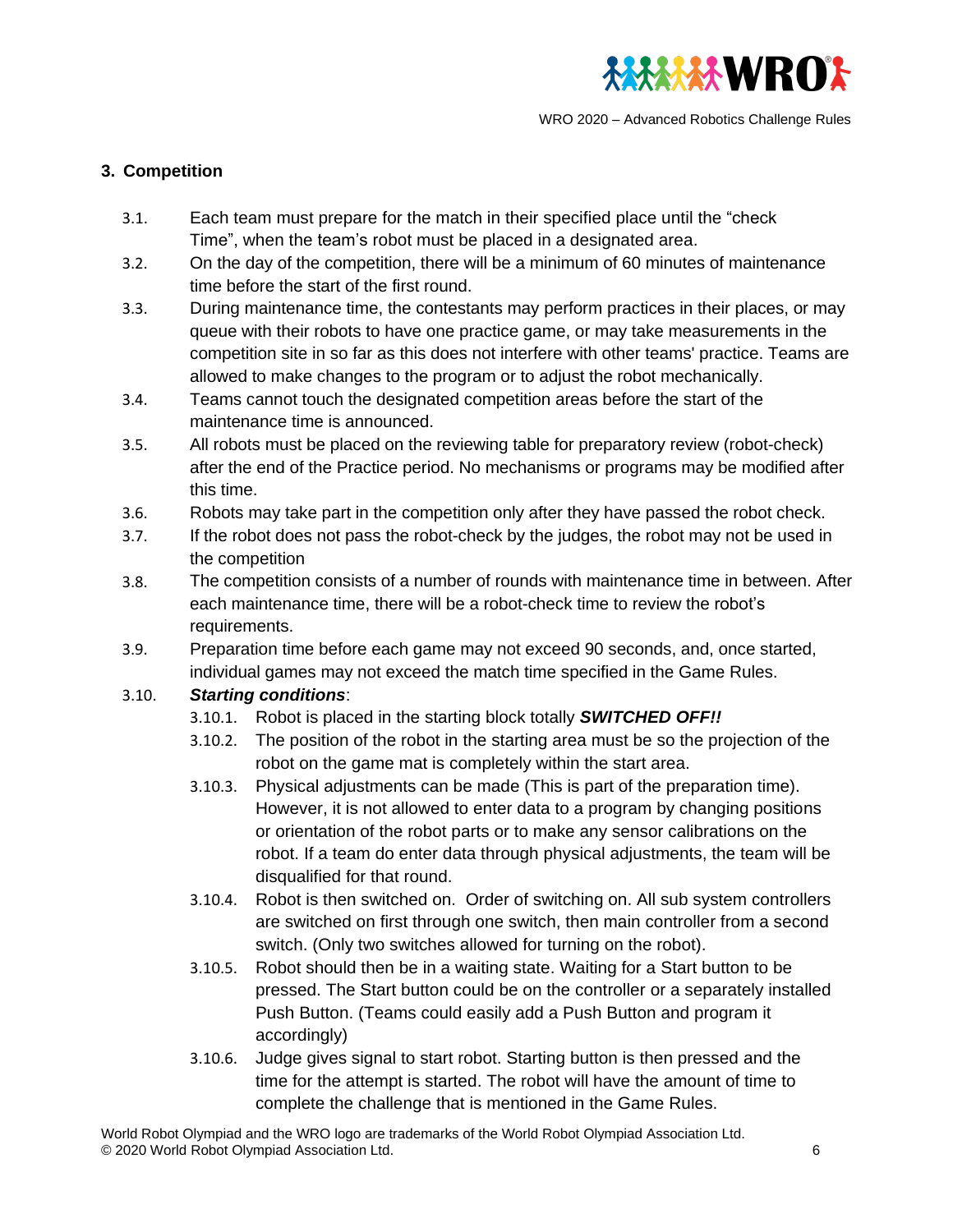

- 3.10.7. Pressing of the start button will start the robot action to attempt the competition run and robot should start moving.
- 3.11. If there is any uncertainty during the starting task, the judges make the final decision. The judges will bias their decision to the worst outcome available for the context of the situation.
- 3.12. The match will end as described in the Game Rules.
- 3.13. The score calculation is done by the judges at the conclusion of each round. The team must verify and sign the score sheet after the round, if they have no fair complaints.
- 3.14. The ranking of a team is decided depending on the overall competition format as described in the Game Rules. If teams still remain tied, ranking will be determined by the following procedure:
	- 1. Sum of the best attempt in the qualification round and the best attempt in the final round
	- 2. The best final round
	- 3. The second best final round
	- 4. The best qualification round
	- 5. The second best qualification round
	- 6. The third best qualification round
	- 7. Time of the best final round
	- 8. Time of the best qualification round
	- 9. Time of the second best final round.

#### <span id="page-6-0"></span>**4. Court**

- 4.1. People, other than competing students are not allowed to enter the competition area, apart from authorized WRO Organizing Committee staff and special personnel.
- 4.2. The standard of all competition materials and courts are according to what are provided by the committee on the competition days.

#### <span id="page-6-1"></span>**5. Prohibited matters**

- 5.1. Destruction or tampering with competition courts/tables, materials or robots of other teams.
- 5.2. Use of dangerous items or behaviors that may create or cause interference with the competition.
- 5.3. Inappropriate words and/or behavior toward other team members, other teams, audience, judges or staff.
- 5.4. Bringing a cellular/mobile phone or a medium of wire/wireless communication into the designated competition area.
- 5.5. Bringing food or drink into the designated competition area.
- 5.6. Competitors using any communication devices and methods while the competition is in

World Robot Olympiad and the WRO logo are trademarks of the World Robot Olympiad Association Ltd. © 2020 World Robot Olympiad Association Ltd. 7